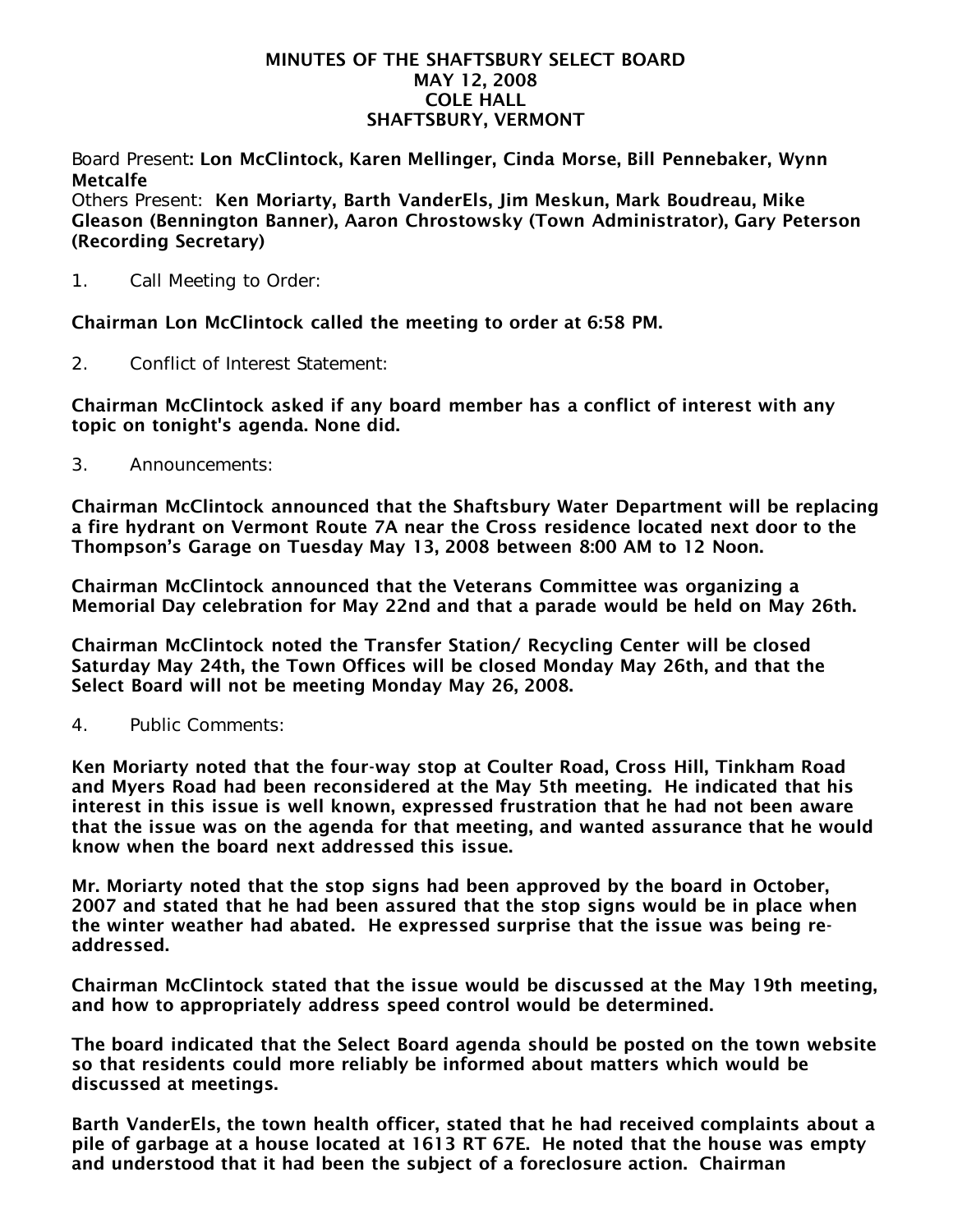McClintock stated that he would help Mr. VanderEls contact the lawyer who participated in the foreclosure and get the garbage hauled away.

5. Meeting Minutes:

# May 5, 2008 Select Board minutes

Cinda Morse made motion to approve May 5, 2008 minutes. Karen Mellinger seconded.

# The following correction to the May 5th minutes was requested:

### In the last paragraph, under item 8 (Treasurer's Report), the word projected should be *inserted before deficit.*

Motion to approve May 5, 2008 minutes as amended carried 5-0-0.

6. Warrants:

# The following warrants were presented for approval:

## General Warrant AP#46: \$ 6,166.83

Ms. Morse made motion to pay warrant. Bill Pennebaker seconded. Motion carried 5-0-0.

## Payroll Warrant AP#47: \$ 12,886.51

Ms. Morse made motion to pay warrant. Mr. Pennebaker seconded. Motion carried 5-0-0.

### Payroll Warrant AP#45: \$ 5,613.87

Ms. Morse made motion to pay warrant. Ms. Mellinger seconded. Motion carried 5-0-0.

#### Trans. Warrant \$ 12,606.47

Ms. Morse made motion to pay warrant. Ms. Mellinger seconded. Motion carried 5-0-0.

7. Howard Park Equipment Storage Shed:

The board noted that the park trust fund does not generate enough money to cover the park's operating costs, and that capital improvements have been deferred and are past due. It was suggested that the recreation committee and park trustees determine a feasible amount of money that could be raised in a fundraising campaign, and that a capital campaign committee be formed to raise the funds. It was also noted that the recreation committee was in the process of completing a fee study which would determine possible charges for users of the park.

Mark Boudreau reported that local youth soccer organizations currently use part of the maintenance shed to store equipment and these organizations are ready to provide the labor and materials to complete a separate structure to serve as a storage shed. He stated that they were willing to build whatever kind of structure fits into the overall plans for the park. Mr. Boudreau noted that a 15 x 15 foot area had been staked out which is away from the parking lot in order to deter vandalism, yet close enough to the ball fields. He envisioned electricity for the building coming underground from the building housing the restrooms.

It was thought prudent to get the town attorney's opinion about potential issues related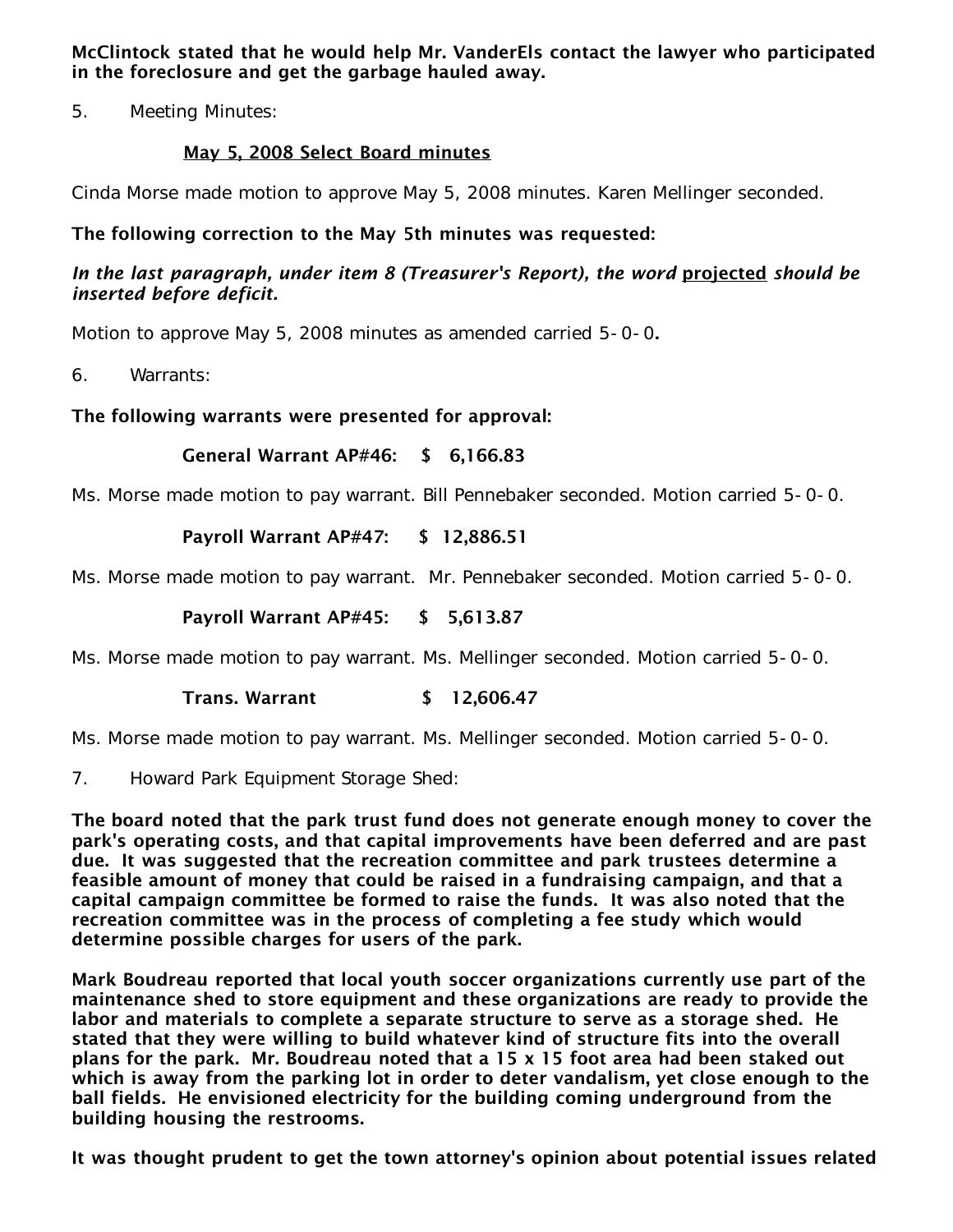to a private building in a public park. Mr. Chrostowsky was directed to meet with members of the parks committee and facilities committee to iron out details related to the proposed structure.

Ms. Mellinger made motion to waive any permit fees for the equipment storage shed. Ms. Morse seconded. Motion carried 5-0-0.

8. Long Range Financial Plan Committee:

Chairman McClintock stated that the committee would look five-to-ten years into the future and make recommendations about how relatively large town projects could be addressed. The committee would determine how best to develop capital campaigns. Ms. Morse stated that any suggestions for membership on the committee would be welcomed.

9. New Flagpole at Waite Cemetery:

Jim Meskun stated that the Veterans Committee was prepared to place a flagpole in the Waite Cemetery and that Wynn Metcalfe had agreed to help with its placement. Mr. Meskun noted that all time and materials were donated so that there was no cost to town, and he presented a copy of the program for events related to the flagpole raising and the May 26th parade.

Ms. Morse made motion to grant permission to the Veterans Committee to work with Mr. Metcalfe to place the flagpole in the cemetery. Mr. Pennebaker seconded. Motion carried 5-  $0 - 0.$ <br>10.

Preservation Trust of Vermont Grant:

Aaron Chrostowsky reported that he had met with the regional representative of the Preservation Trust of Vermont, and that the Trust was offering a \$250 matching grant to pay for an assessment of the Cole Hall. Mr. Chrostowsky expressed the opinion that the assessment would provide a basis for a historical preservation grant application in the fall.

Mr. Chrostowsky stated that Keefe & Wessner, which filed a detailed report assessing Cole Hall 15 years ago, would do the proposed assessment. Mr. Metcalfe stated that the town followed this report for several years, and he anticipated that the proposed assessment would update that original assessment.

Ms. Morse wondered if the proposed assessment would provide enough detail relative to what specifically needs to be done and what it would cost. Mr. Chrostowsky indicated that the proposed assessment would provide an update of existing information and estimate construction costs.

Mr. Metcalfe stated that the facilities committee should receive a copy of the original Keefe & Wessner report.

#### The board considered whether the funds for the assessment should come from the George Hawkins Fund or the Cole Hall Reserve Fund.

Ms. Morse made motion to move forward with application and use funds from the Cole Hall Reserve Fund, and directed Mr. Chrostowsky to specify points in the application that the assessment should address. Ms. Mellinger seconded. Motion carried 5-0-0.